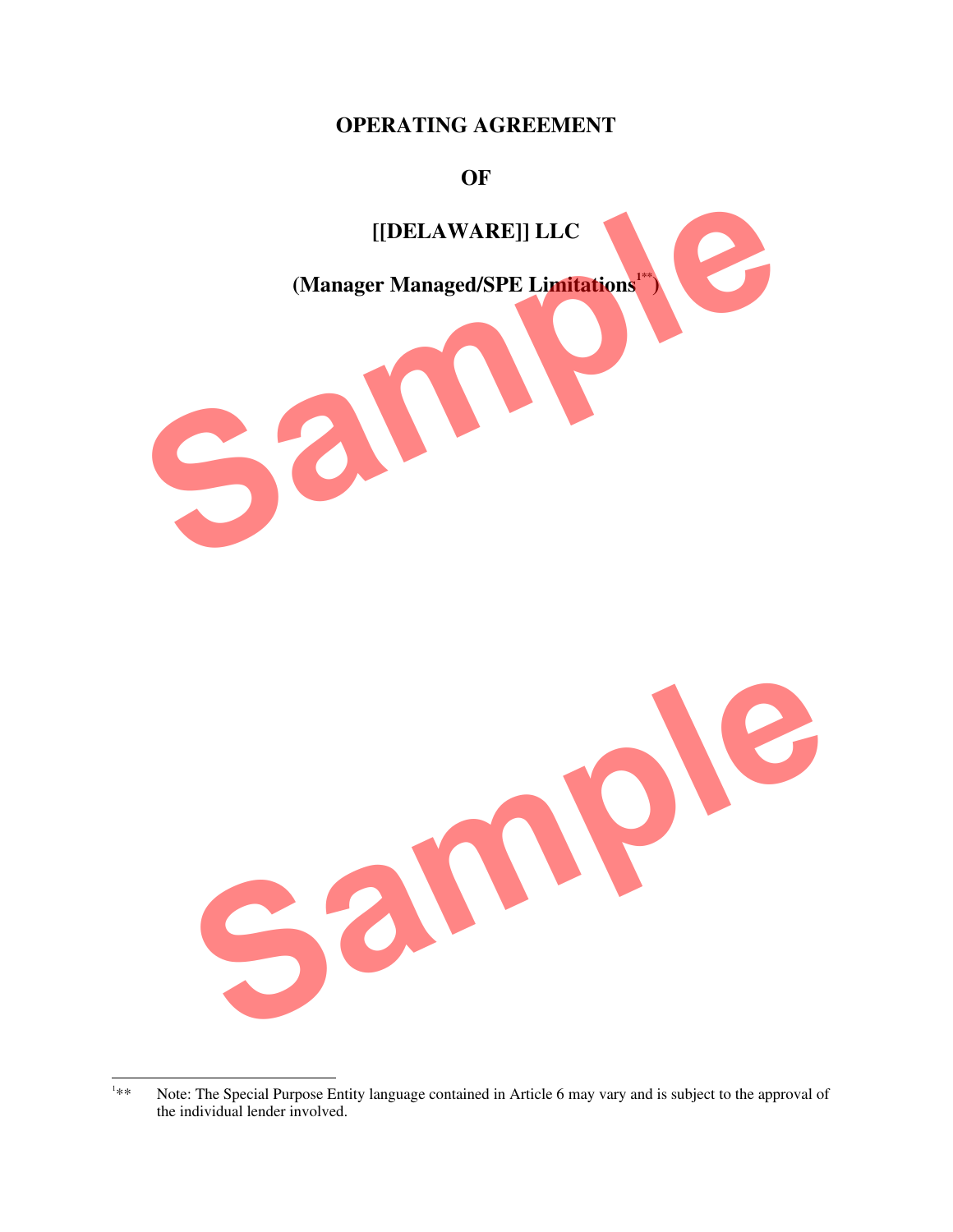## **TABLE OF CONTENTS**

| <b>ARTICLE I -</b>    | <b>FORMATION</b>                            |
|-----------------------|---------------------------------------------|
| <b>ARTICLE II -</b>   | <b>INTERPRETIVE PROVISIONS</b>              |
| <b>ARTICLE III -</b>  | <b>BUSINESS PURPOSE</b>                     |
| <b>ARTICLE IV -</b>   | MEMBERSHIP INTERESTS, CAPITAL CONTRIBUTIONS |
|                       | MEMBER LOANS AND CAPITAL ACCOUNTS           |
| <b>ARTICLE V -</b>    | <b>ALLOCATIONS AND DISTRIBUTIONS</b>        |
| <b>ARTICLE VI -</b>   | <b>COMPANY MANAGEMENT</b>                   |
| <b>ARTICLE VII -</b>  | <b>ACCOUNTING AND REPORTS</b>               |
| <b>ARTICLE VIII -</b> | <b>TRANSFER OF MEMBERSHIP INTERESTS</b>     |
| <b>ARTICLE IX -</b>   | OPTIONAL BUY-OUT UPON DISPUTE               |
| <b>ARTICLE X -</b>    | DISSOLUTION AND LIQUIDATION                 |
| <b>ARTICLE XI -</b>   | <b>GENERAL PROVISIONS</b>                   |
|                       |                                             |

# **EXHIBITS**

| Exhibit A<br>Exhibit B | <b>Schedule of Members</b><br>Description of Real Property |  |
|------------------------|------------------------------------------------------------|--|
| Exhibit C              | Profit/Loss Allocations                                    |  |